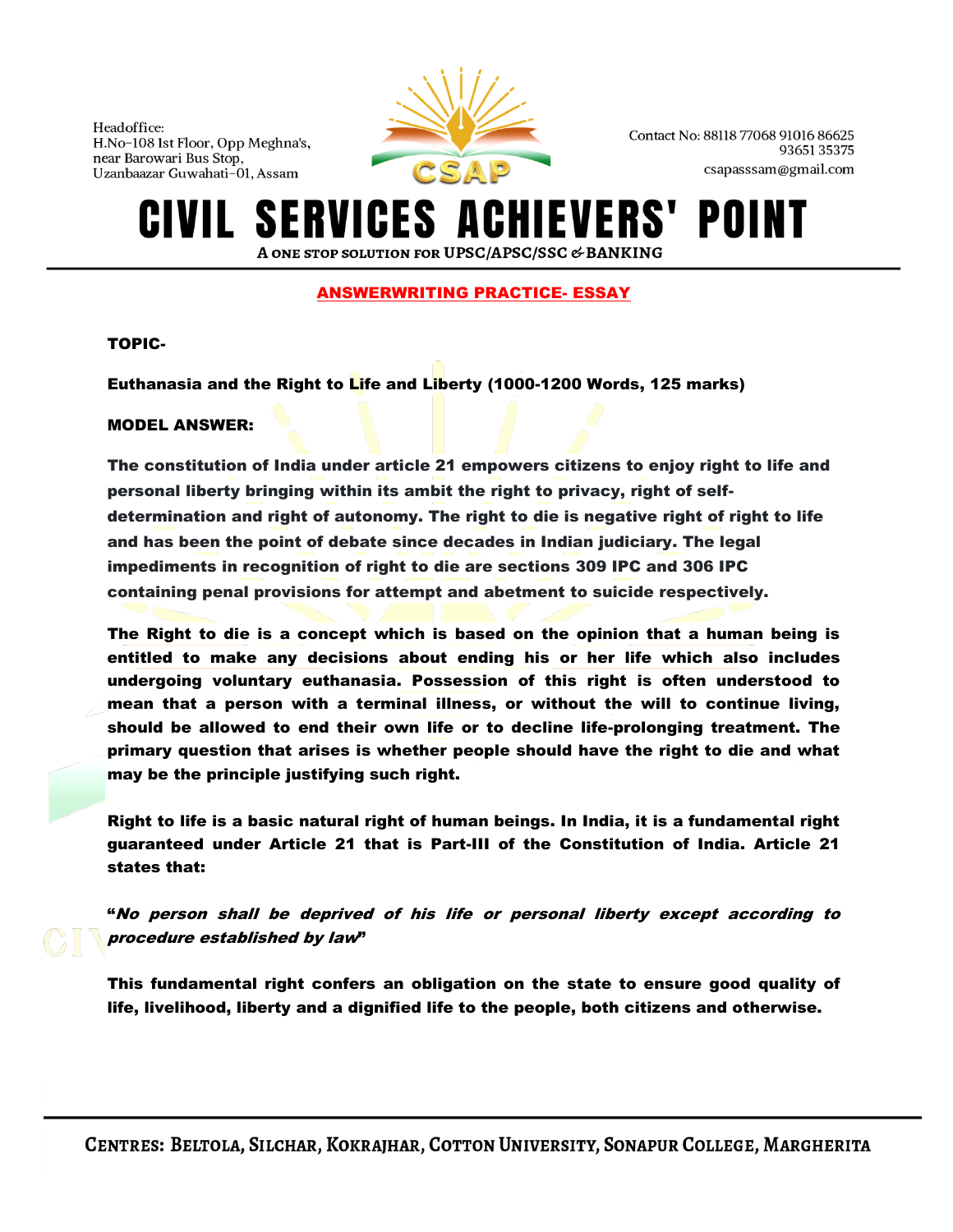

Contact No: 88118 77068 91016 86625 9365135375 csapasssam@gmail.com

**SERVICES ACHIEVERS'** POI A ONE STOP SOLUTION FOR UPSC/APSC/SSC & BANKING

The question that right to life can include within its ambit the right not to live or the right to die is one that has been debated in several cases. Death can be defined as the termination of life. Death can be categorized basically into two kinds – (i) natural and (ii) unnatural death. It can be caused by the action as well as the inaction of a person. Causing the extinction of a life unnaturally by the action of oneself over himself or over someone else is morally bad as well as legally punishable. Every living being in this world wants to live a long life and by every possible means wants to increase the longevity of their lives and promoting end of such life is not the intended result of this right.

For a common man, when life becomes far more painful and unbearable than death, then it is very normal for him to desire death. This voluntary embracing of death is known as euthanasia or mercy killing.

Several arguments for legalizing euthanasia have been put forth including:

it is a way to end an extremely miserable and painful life. and insistence to postpone the death against patient's wishes are against law, unwise, inhumane and not medically sound.

The family members of the dying patient are relieved of the physical, emotional, economical and mental stress upon them. It also provides comfort to the patient and causes relief of his pain.

The patients also have a right to refuse medical treatment. If a doctor treats a patient against his express wishes, he can be charged with assault.

Performance of euthanasia will free up the medical funds of the state to help other poor and needy people.

An individual has the freedom to exercise his right to die. The constitution guarantees the fundamental rights and freedoms where a positive right includes a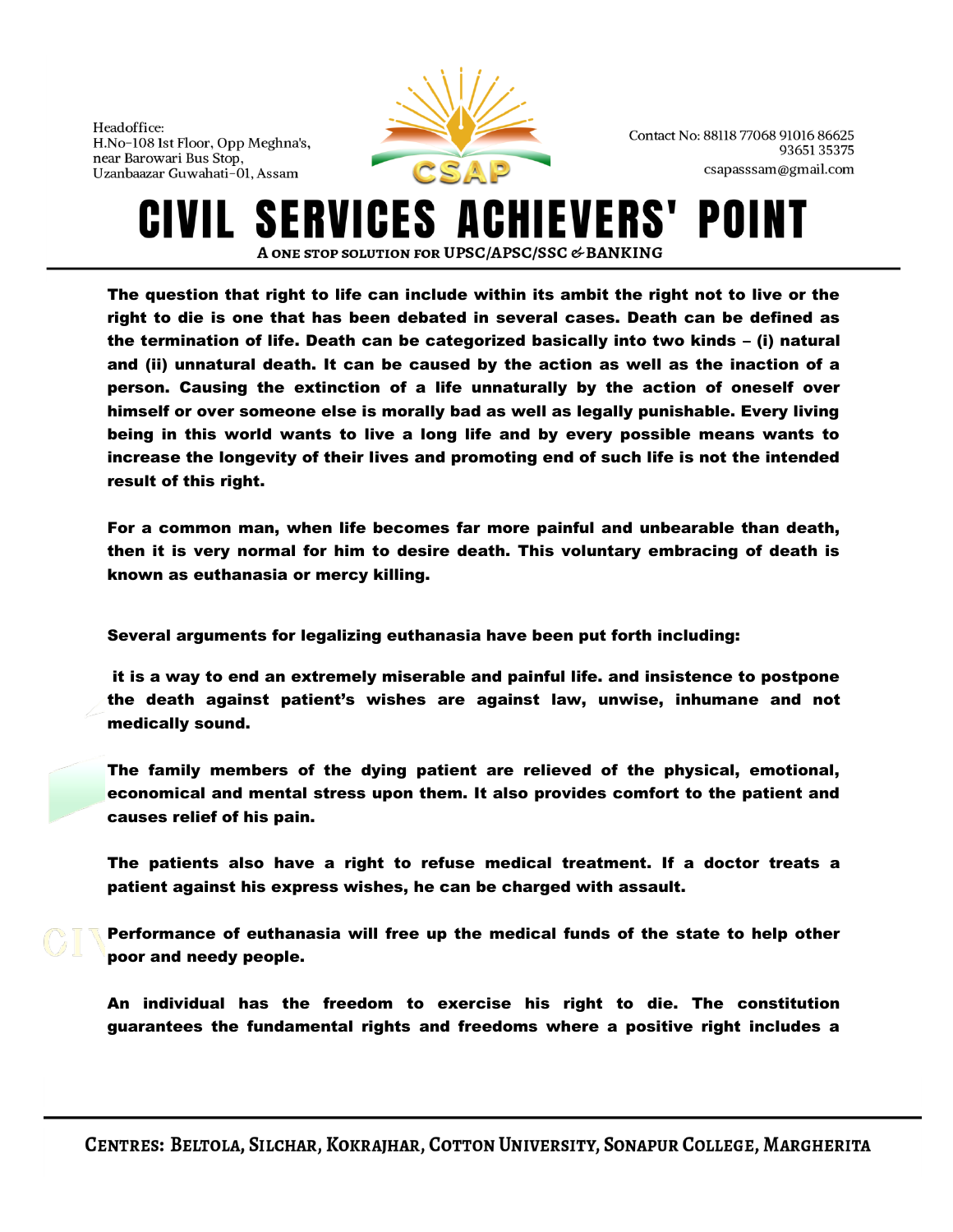

Contact No: 88118 77068 91016 86625 9365135375 csapasssam@gmail.com

#### **S** ERVICES A **IEVERS'** A ONE STOP SOLUTION FOR UPSC/APSC/SSC & BANKING

negative right. For instance, freedom of speech includes within it freedom not to speak, etc.

Further, arguments against legalizing euthanasia include:

Indian society, driven by religion, will not accept the concept of euthanasia as the religious scriptures defy it.

Commercialization of euthanasia can take place.

The poor people could resort to this in order to avoid the pecuniary difficulties of medication.

Old and destitute are sometimes considered a burden and people can make use of this to shove off their responsibilities.

Allowing euthanasia will devalue human dignity and will offend the principle of sanctity of life. It will leave sick, disabled people more vulnerable than the rest of the population and can also provide a 'cloak for murder'.

The sanctity of human life does not imply the forced continuation of existence in pain and suffering. Given that a person has the right to lead a dignified existence, he cannot be forced to live to his detriment. If a person suffers from an incurable disease, it would be inhumane to compel him to live a painful life. A terminally ill person should be permitted to terminate his pain and suffering by choosing to do so.

In fact, these are not cases of extinguishing life but only of accelerating the process of natural death, which has already commenced. The proposition merely is that the legislation must provide for an alternative, if the terminally ill patient so desires, having complied with the requisite conditions, to substitute his slow and painful death with a quick and painless one.